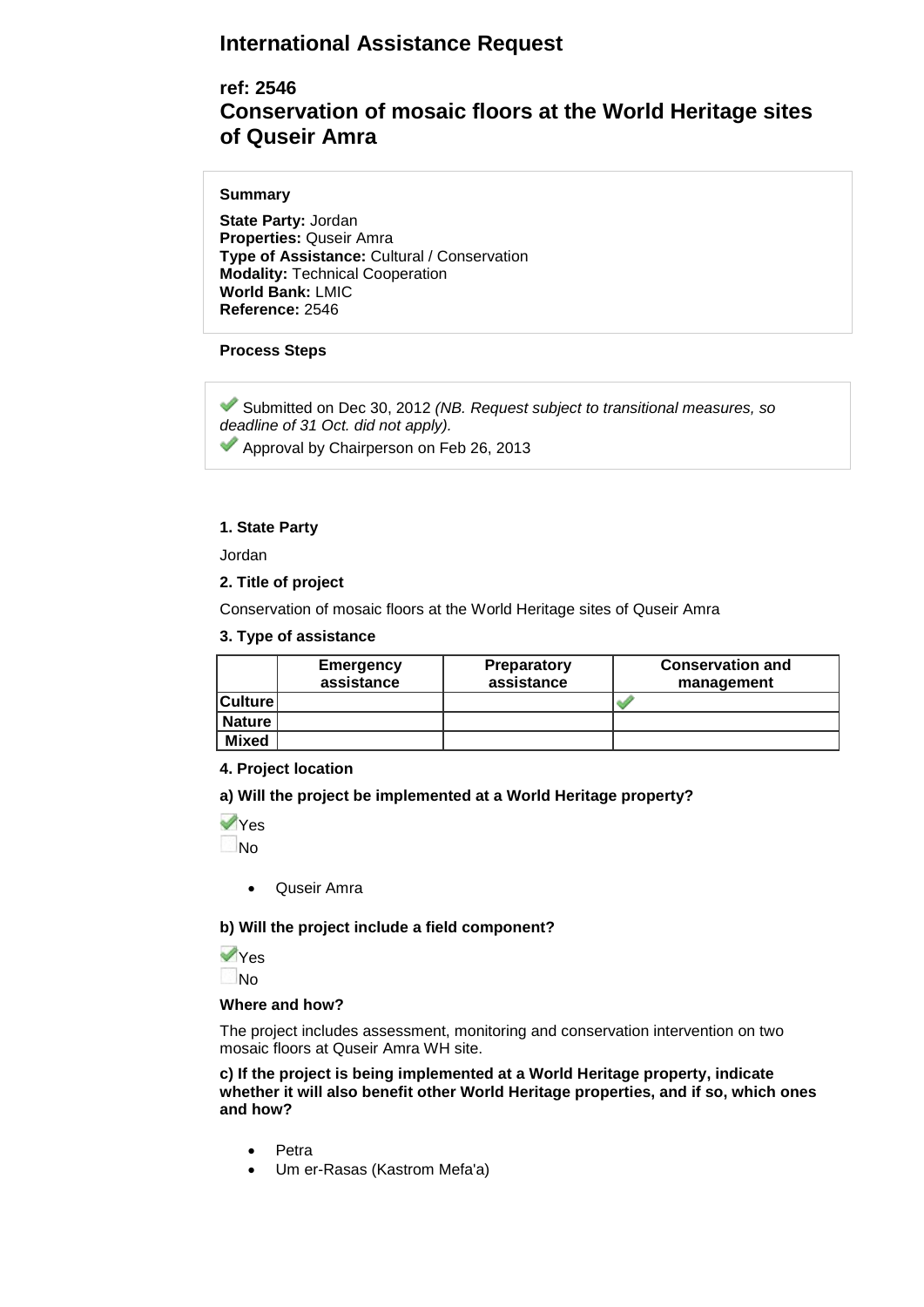The methodology developed for the assessment and conservation of the two mosaic floors may be adopted and implemented at other two WH sites in Jordan, Petra and Umm er-Rasas, where mosaic conservation still poses a challenge. The staff from the Department of Antiquities (DoA) involved in the project will learn the methodology and be able to apply it in the future. Moreover, guidelines on the methodology will be developed by the DoA in coordination with the mosaic conservation expert, in order to provide a practical tool for conservation within the Department.

## **5. Timeframe for the implementation of the project**

Start date: April 1, 2013 End date: December 31, 2013 Duration: 9 month(s)

# **6. The project is:**

**VLocal** National Subregional Regional International

## **7. Justification of the project**

## **a) Explain why this project is needed.**

Quseir Amra is a unique Umayyad (Early Islamic) site known for its figurative mural paintings and other decorative elements.

In 2010 a project was launched, a cooperation between the Department of Antiquities of Jordan (DoA), the Italian Istituto Superiore per la Conservazione ed il Restauro (ISCR), and World Monuments Fund (WMF). The project was conceived as a response to the risks caused by a variety of factors, including environmental conditions, previous improper conservation approaches, excessive visitation, and vandalism, addressing and responding to the requirements of the periodic reporting exercise (Cycles 1 and 2) as well as the recommendations of the ICOMOS mission and report of November 2006. The project, which is currently on its second phase, includes several components, from structural consolidation and water proofing of the exterior, to the cleaning of the paintings, and from site management planning to site presentation.

## PROJECT PROPOSAL:

This request is dedicated to a specific component of the project which has not been financed by the partner organizations: the condition assessment, cleaning, and consolidation of the two mosaic floors situated in the two alcoves at the back of the main hall of the monument, which represent the only preserved mosaic floor in the property. The two mosaic floors measure 2.4 x 3.4 meters, and each displays a different geometric decoration with the use of abundant glass tesserae which are a rare occurrence in this type of mosaics. The two mosaics present a similar state of conservation:

- in various areas, the stone tesserae are damaged from phenomenon of pitting and/or corrosion;

- they present various recent lacunae;

- previous conservation attempts conducted in the 1970's applied cement mortars to fix the lacunae (at least one of them being a consequence of an early attempt to detach them). This mortar is deteriorating and it is indispensable now to replace it with more appropriate material.

Moreover vandalism is a continuous threat and after the proposed conservation a new barrier system will be studied and implemented.

As far as the methodology of the intervention is concerned, the condition assessment will be conducted using measured drawings and photographs.

The intervention proper will consist in the removal of the cement patches and use of lime mortars with local aggregates to fill the resulting lacunae and consolidate the mosaic edges.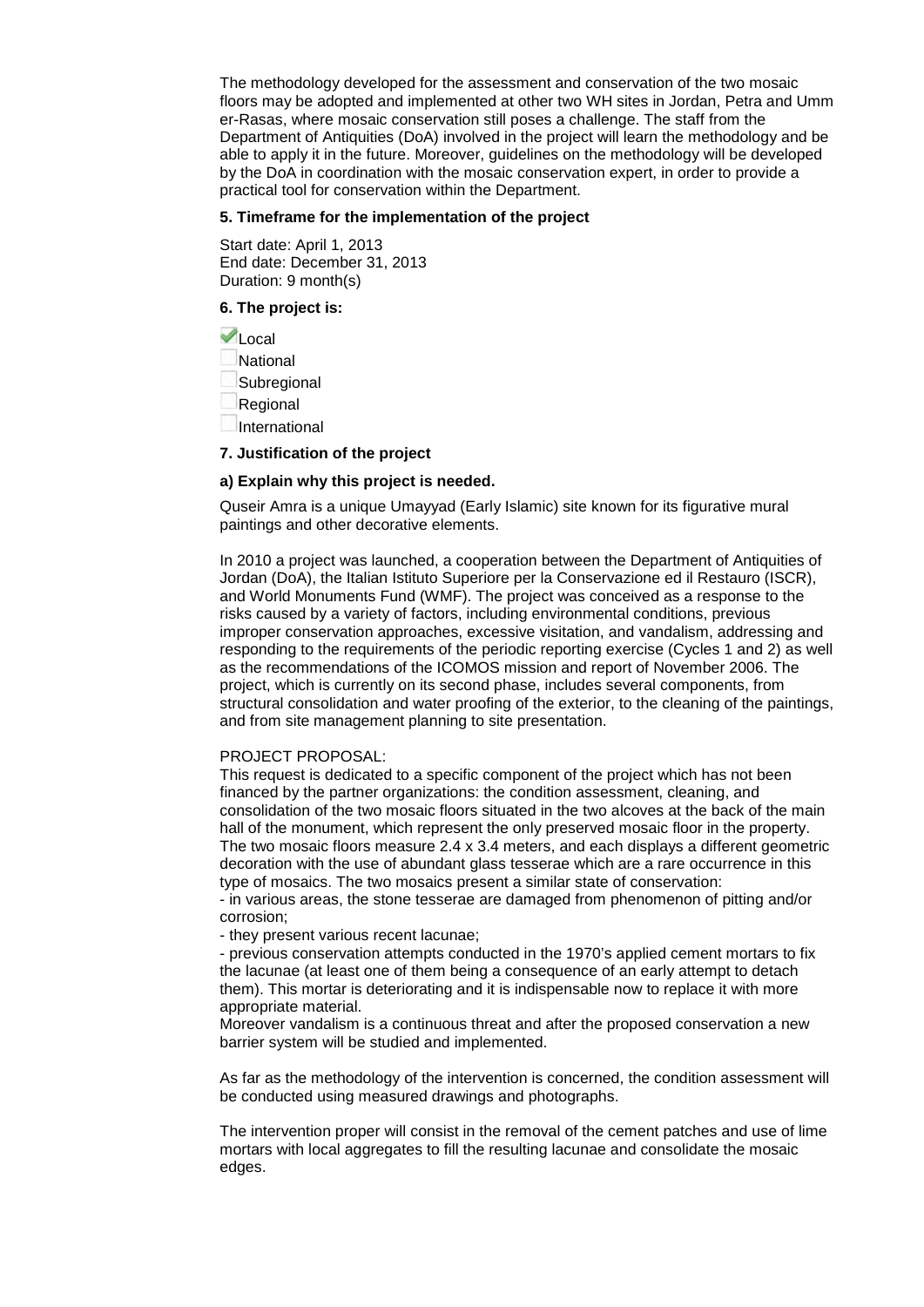The surface of the mosaics will be cleaned using procedures that will be adapted to the material (stone and glass) and the type of incrustations to remove. The preferred solution will be discussed and approved by an expert group supervising all the various components of the Amra conservation project. Finally, the mosaic will be consolidated and protected from external deteriorating agents. The intervention will be carried out by an expert on mosaic conservation, who will work together with two local assistants (not Government employees) and two students from the Madaba Mosaic Institute, as well as two conservators from the Department of Antiquities. The mosaic conservation expert will ensure the capacity-building of the students, who will be trained on the job; also, capacity-building will be ensured for the staff from the department of Antiquities.

The intervention will go in parallel with the study of a new barrier system to avoid vandals to enter the alcove rooms, which will remain close to the public. An illumination system utilizing the existing ceiling's holes will be studied, to allow visitors to see the mosaics and painted walls from the exterior of the rooms. While the barriers will be implemented, the illumination system will remain as a study in order to verify its compatibility with the system to adopt in the rest of the monument.

Finally, guidelines for the periodic monitoring and maintenance of the mosaic surfaces will be produced.

# **b) List all supporting documents submitted, if applicable.**

## **Documents**

- AMRA Mosaic conservation report
- ICOMOS 2006 report on Qusayr Amra
- May 2009 report to DoA by an expert committee
- Plans and photos of mosaics
- Preliminary assessment on the conditions of the mosaics
- Qusayr Amra Conservation Programme-Report fall-winter 2011
- Qusayr Amra Conservation Programme-Report winter-spring 2011
- Qusayr Amra-Periodic Reporting Cycle I

## **8. For emergency assistance only**

# **a) Describe the actual or potential threat/danger affecting the property**

N/A

# **b) Indicate how it might affect the property's Outstanding Universal Value**

N/A

# **c) Explain how the proposed project will address the threat/danger**

N/A

## **9. Objectives of the project**

The project has the objective to:

1. Assess the conditions of the two mosaic floors in the alcoves situated besides the Throne room, on the back of the main hall of the monument;

2. Develop and implement a conservation plan for the cleaning and consolidation of the two floors, and develop monitoring guidelines;

3. Study and install new barriers to avoid people entering the rooms;

4. Study and recommend a lighting system and presentation of the mosaics.

## **10. Expected results**

Clearly state the **results** expected from the project and define the **indicators** and **means of verification** which can be used to assess the achievements of these results

| <b>Expected results</b> | <b>Indicators</b>                        | Means of<br>verification |  |
|-------------------------|------------------------------------------|--------------------------|--|
| Condition assessment    | Study is conducted and a plan is drafted | <b>Report to DoA</b>     |  |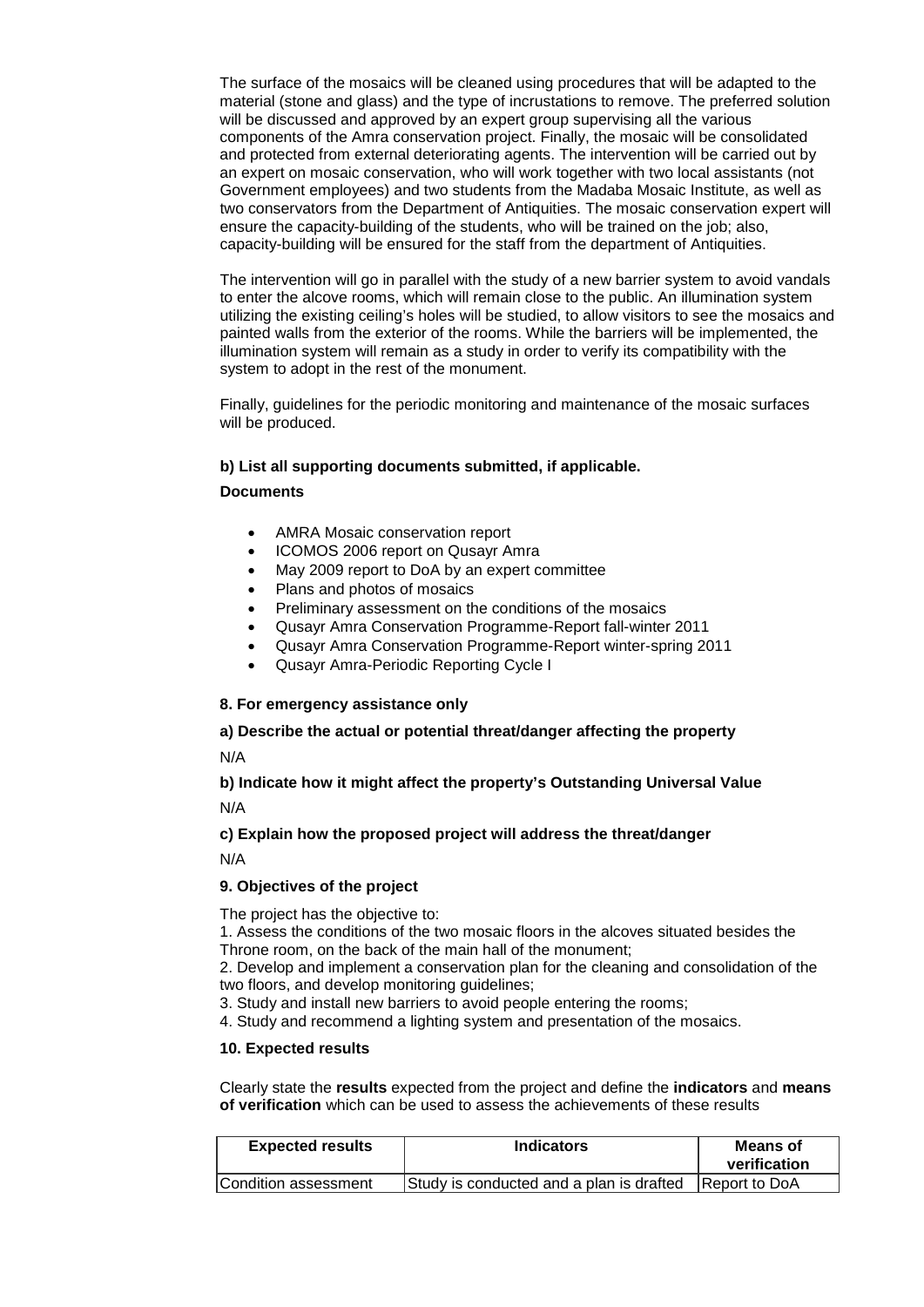| <b>Expected results</b>                                         | <b>Indicators</b>                                                                                                                                                                                                            | <b>Means of</b><br>verification                                      |
|-----------------------------------------------------------------|------------------------------------------------------------------------------------------------------------------------------------------------------------------------------------------------------------------------------|----------------------------------------------------------------------|
| and conservation plan of<br>the two mosaic floors               |                                                                                                                                                                                                                              | Director                                                             |
| Conservation and<br>consolidation of the<br>Imosaics            | Cement mortars are replaced and lime<br>mortars are used to fill the lacunae and<br>consolidate edges. Mosaic tesserae are<br>cleaned using a methodology described<br>in the conservation plan and agreed by all<br>parties | Report to DoA<br>director, monitoring<br>of conservation<br>activity |
| Guidelines for the<br>monitoring of the mosaics'<br>lconditions | Guidelines are drafted and discussed<br>with conservation team and DoA experts                                                                                                                                               | Report to DoA<br>Director                                            |
| Recommendations on<br>design and material of<br>Inew barriers   | A study is conducted in coordination with<br>the ISCR, WMF and DoA conservation<br>team                                                                                                                                      | Report to DoA<br>Director                                            |
| Installation of new<br>Ibarriers                                | Work is conducted under DoA and<br>conservation team supervision                                                                                                                                                             | Barriers are<br>installed                                            |
| Report on site<br>presentation and lighting<br>system<br>N/A    | Report is developed in coordination with<br>conservation team                                                                                                                                                                | Report to DoA<br>Director                                            |

## **11. Work plan**

| <b>Activities</b>                                                                                                                   |  | Time Frame (in month) |   |   |   |   |   |   |   |    |  |  |
|-------------------------------------------------------------------------------------------------------------------------------------|--|-----------------------|---|---|---|---|---|---|---|----|--|--|
| Year 1                                                                                                                              |  |                       |   |   |   |   |   |   |   |    |  |  |
| Months                                                                                                                              |  | 2                     | 3 | 4 | 5 | 6 | 7 | 8 | 9 | 10 |  |  |
| Condition assessment and conservation<br>plan of the two mosaic floors<br>Recommendations on design and material<br>of new barriers |  |                       |   |   |   |   |   |   |   |    |  |  |
| Conservation and consolidation of the<br>mosaics                                                                                    |  |                       |   |   |   |   |   |   |   |    |  |  |
| Procurement and preparation of new<br>barriers                                                                                      |  |                       |   |   |   |   |   |   |   |    |  |  |
| Installation of new barriers                                                                                                        |  |                       |   |   |   |   |   |   |   |    |  |  |
| Report on site presentation                                                                                                         |  |                       |   |   |   |   |   |   |   |    |  |  |

## **12. Evaluation and reporting**

Reports will be provided by the team to the DoA Director and shared with the WHC and UNESCO office in Amman.

## **13. Profiles of specialists, trainers, technicians and/or skilled labour, if the project foresees the participation of such people**

An international mosaic specialist, Mr XXXX (see attached CV) will be in charge of the assessment, conservation, and recommendations concerning site monitoring. The specialist will work in close coordination with the DoA/ISCR/WMF team. Two students from the Madaba Mosaic Institute and two technicians from the Department of Antiquities will participate in the conservation campaign, working together with the mosaic specialist and two local assistants, gain direct on-site experience from the project.

An international expert will be in charge of recommendations concerning site presentation and lighting system, and new barrier design. This expert has not yet been identified.

A local firm will be in charge of the production and installation of the new barriers.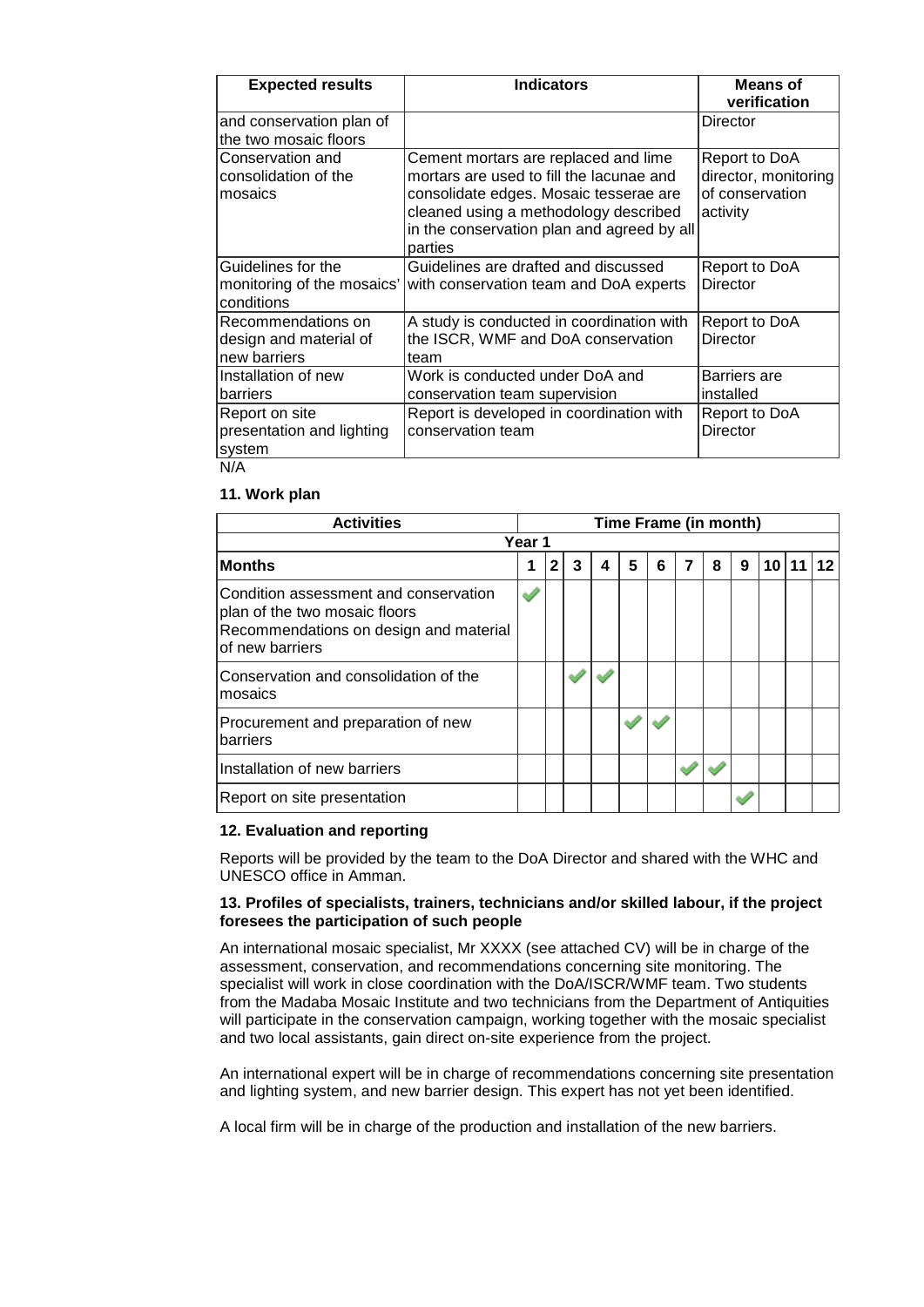# **14. Key target audiences, including profiles of trainees / participants, if the project foresees the participation of such people**

Key target audiences are staff of DoA and students from the Madaba Mosaic Institute who will acquire skills in the development of conservation plans for mosaic floors and in issues concerning site presentation.

## **15. Budget breakdown**

| <b>Items</b>        | <b>Items Description</b>                      | <b>Amount</b>        | <b>Total</b>         | <b>Amount</b>                    | <b>States</b>         | Other      |  |
|---------------------|-----------------------------------------------|----------------------|----------------------|----------------------------------|-----------------------|------------|--|
|                     |                                               | x Unit<br><b>USD</b> | <b>USD</b>           | <b>Requested to</b><br>the World | party<br><b>Funds</b> | <b>USD</b> |  |
|                     |                                               |                      |                      | Heritage                         | <b>USD</b>            |            |  |
|                     |                                               |                      |                      | <b>Fund</b>                      |                       |            |  |
|                     |                                               |                      |                      | <b>USD</b>                       |                       |            |  |
| Organisation        |                                               |                      |                      |                                  |                       |            |  |
| Office              |                                               | 4,000x1              | 4,000                | 0                                | 0                     | 4,000      |  |
| Expense             |                                               | Unit                 |                      |                                  |                       |            |  |
| <b>Translation</b>  |                                               | 4,000x1<br>Unit      | 4,000                | $\bf{0}$                         | 0                     | 4,000      |  |
| Simultaneous        |                                               | 3,000x1              | 3,000                | $\mathbf 0$                      | $\overline{0}$        | 3,000      |  |
| Interpretation      |                                               | Unit                 |                      |                                  |                       |            |  |
| <b>Audio Visual</b> |                                               | 3,000x1              | 3,000                | 0                                | 0                     | 3,000      |  |
| Equipment           |                                               | Unit                 |                      |                                  |                       |            |  |
|                     |                                               |                      | Total 14,000         | $\bf{0}$                         | 0                     | 14,000     |  |
|                     | <b>Personnel / Consultancy service (fees)</b> |                      |                      |                                  |                       |            |  |
| International       | 12 ISCR                                       | 18,000x5             | 90,000               | $\bf{0}$                         | 0                     | 90,000     |  |
| Expert              | conservators x                                | Week                 |                      |                                  |                       |            |  |
|                     | UX\$1,500 x 5                                 |                      |                      |                                  |                       |            |  |
|                     | weeks                                         |                      |                      |                                  |                       |            |  |
| International       | Mosaic                                        | 1,250x8              | 10,000               | 10,000                           | $\overline{0}$        | 0          |  |
| Expert              | conservator                                   | Week                 |                      |                                  |                       |            |  |
| National            | 2 local assistant                             | 500x6                | 3,000                | 3,000                            | 0                     | 0          |  |
| Expert              | conservators x                                | Week                 |                      |                                  |                       |            |  |
|                     | US\$250 x 8                                   |                      |                      |                                  |                       |            |  |
|                     | weeks                                         |                      |                      |                                  |                       |            |  |
| International       | Site presentation                             | 1,500x2              | 3,000                | 3,000                            | $\overline{0}$        | 0          |  |
| Expert              | expert                                        | Week                 |                      |                                  |                       |            |  |
| National            | DoA archaeologist                             | 250x10               | 2,500                | $\bf{0}$                         | 2,500                 | 0          |  |
| Expert              |                                               | Week                 |                      |                                  |                       |            |  |
| National            | DoA architect                                 | 250x10               | 2,500                | $\mathbf 0$                      | 2,500                 | 0          |  |
| Expert              |                                               | Week                 |                      |                                  |                       |            |  |
| National            | $2$ DoA                                       | 400x8                | 3,200                | $\mathbf 0$                      | 3,200                 | 0          |  |
| Expert              | conservators x                                | Week                 |                      |                                  |                       |            |  |
|                     | US\$200 x 8<br>weekds                         |                      |                      |                                  |                       |            |  |
|                     |                                               |                      | Total 114,200 16,000 |                                  | 8,200                 | 90,000     |  |
| <b>Travel</b>       |                                               |                      |                      |                                  |                       |            |  |
| International       | 12 ISCR                                       | 12x1000              | 12,000               | 0                                | 0                     | 12,000     |  |
| travel cost         | conservatores                                 | Unit                 |                      |                                  |                       |            |  |
|                     | Domestic travel Petrol for transport          | 1,500x1              | 1,500                | 1,500                            | 0                     | 0          |  |
| cost                | from Madaba to                                | Unit                 |                      |                                  |                       |            |  |
|                     | Quseir Amra for                               |                      |                      |                                  |                       |            |  |
|                     | the mosaic                                    |                      |                      |                                  |                       |            |  |
|                     | conservator, the 2                            |                      |                      |                                  |                       |            |  |
|                     | local assistants                              |                      |                      |                                  |                       |            |  |
|                     | and the 2 students                            |                      |                      |                                  |                       |            |  |
|                     | Domestic travel Petrol/car hire for           | 5,000x1              | 5,000                | $\mathbf 0$                      | 0                     | 5,000      |  |
| cost                | the 12 ISCR                                   | Unit                 |                      |                                  |                       |            |  |
|                     | conservators                                  |                      |                      |                                  |                       |            |  |
| International       | Site presentation                             | 1,200x1              | 1,200                | 1,200                            | 0                     | 0          |  |
| travel cost         | expert                                        | Unit                 |                      |                                  |                       |            |  |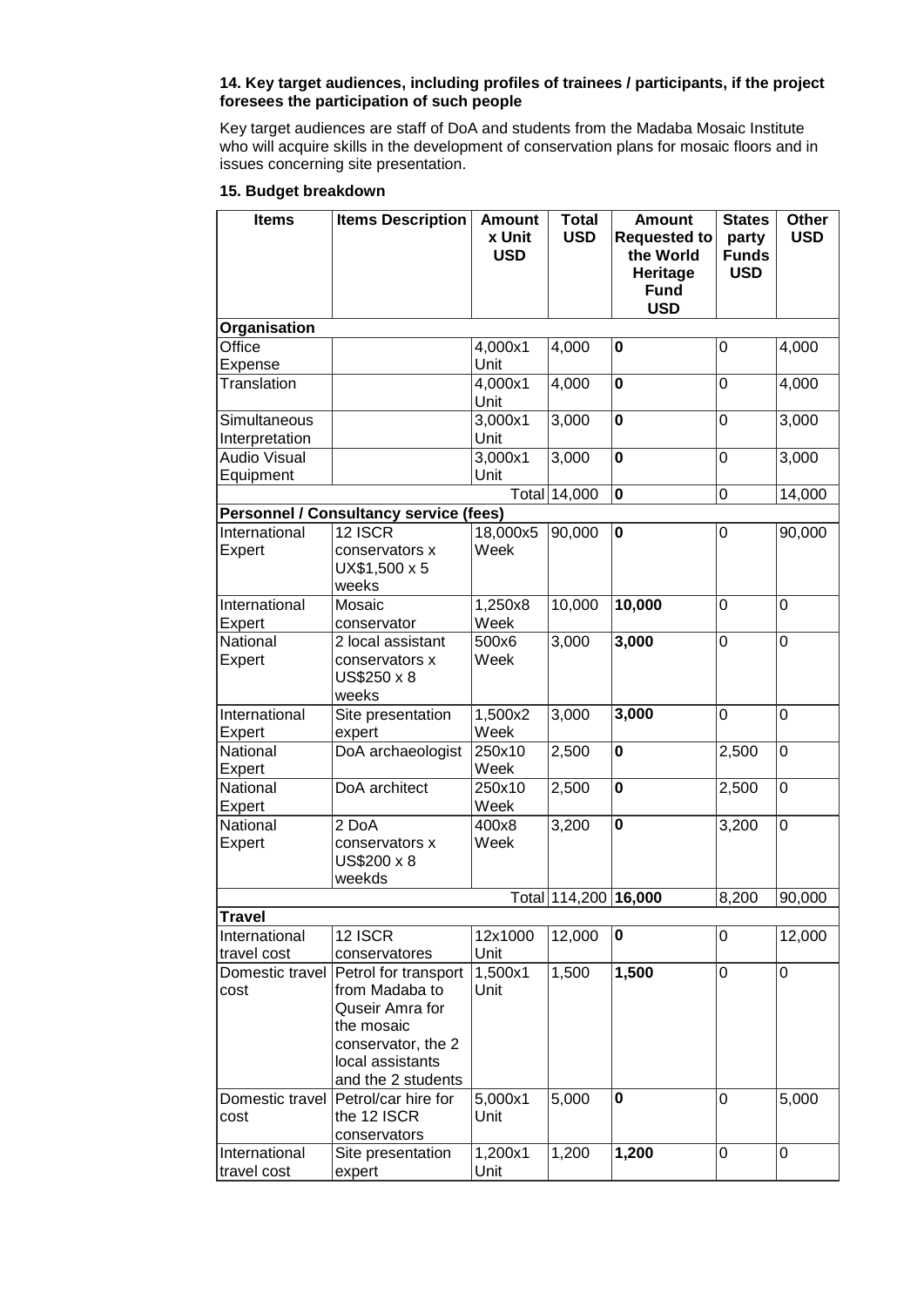| <b>Items</b>                                    | <b>Items Description</b>           | <b>Amount</b><br>x Unit<br><b>USD</b> | <b>Total</b><br><b>USD</b> | <b>Amount</b><br><b>Requested to</b><br>the World<br>Heritage<br><b>Fund</b><br><b>USD</b> | <b>States</b><br>party<br><b>Funds</b><br><b>USD</b> | Other<br><b>USD</b> |
|-------------------------------------------------|------------------------------------|---------------------------------------|----------------------------|--------------------------------------------------------------------------------------------|------------------------------------------------------|---------------------|
| Domestic travel DoA car<br>cost                 |                                    | 1,200x1<br>Unit                       | 1,200                      | 0                                                                                          | 1,200                                                | 0                   |
|                                                 |                                    |                                       | Total 20,900               | 2,700                                                                                      | 1,200                                                | 17,000              |
| <b>Daily Subsistence allowance</b>              |                                    |                                       |                            |                                                                                            |                                                      |                     |
| Perdiem                                         | 1 mosaic<br>conservator            | 20x30<br>Day per<br>person            | 600                        | 600                                                                                        | $\mathbf 0$                                          | 0                   |
| Perdiem                                         | 2 assistants x<br>US\$20 x 60 days | 40x30<br>Day per<br>person            | 1,200                      | 1,200                                                                                      | 0                                                    | 0                   |
| Perdiem                                         | 2 students x<br>US\$20 x 60 days   | 40x30<br>Unit                         | 1,200                      | 1,200                                                                                      | 0                                                    | 0                   |
| Perdiem                                         | 1 site presentation<br>expert      | 80x12<br>Unit                         | 960                        | 960                                                                                        | 0                                                    | 0                   |
| Perdiem                                         | 4 DoA staff x<br>US\$20 x 60 days  | 80x60<br>Day per<br>person            | 4,800                      | $\pmb{0}$                                                                                  | 4,800                                                | $\mathbf 0$         |
| Perdiem                                         | 12 ISCR<br>conservators            | 42,000x1<br>Unit                      | 42,000                     | $\mathbf 0$                                                                                | 0                                                    | 42,000              |
|                                                 |                                    |                                       | Total 50,760               | 3,960                                                                                      | 4,800                                                | 42,000              |
| <b>Equipment</b>                                |                                    |                                       |                            |                                                                                            |                                                      |                     |
| <b>Tools</b>                                    |                                    | 20,000x1<br>Unit                      | 20,000                     | $\pmb{0}$                                                                                  | 0                                                    | 20,000              |
| Conservation<br>material                        | Mortars,<br>chemicals              | 27,840x1<br>Unit                      | 27,840                     | 1,840                                                                                      | 1,000                                                | 25,000              |
| New barriers,<br>production and<br>installation |                                    | 16,350x1<br>Unit                      | 16,350                     | 5,500                                                                                      | 0                                                    | 10,850              |
| Scaffolding                                     |                                    | 8,000x1<br>Unit                       | 8,000                      | $\mathbf 0$                                                                                | 8,000                                                | $\mathbf 0$         |
|                                                 |                                    |                                       | Total 72,190               | 7,340                                                                                      | 9,000                                                | 55,850              |
| <b>Evaluations</b>                              |                                    |                                       |                            |                                                                                            |                                                      |                     |
| Evaluation                                      |                                    | 1,000x1<br>Unit                       | 1,000                      | 0                                                                                          | 0                                                    | 1,000               |
| Reporting                                       |                                    | 1,000x1<br>Unit                       | 1,000                      | $\mathbf 0$                                                                                | 0                                                    | 1,000               |
| Editing, layout                                 |                                    | 3,000x1<br>Unit                       | 3,000                      | $\mathbf 0$                                                                                | 0                                                    | 3,000               |
| Printing                                        |                                    | 1,000x1<br>Unit                       | 1,000                      | 0                                                                                          | 0                                                    | 1,000               |
| Distribution                                    |                                    | 1,000x1<br>Unit                       | 1,000                      | $\mathbf 0$                                                                                | 0                                                    | 1,000               |
|                                                 |                                    |                                       | Total 7,000                | $\pmb{0}$                                                                                  | 0                                                    | 7,000               |
| <b>Miscellaneous</b>                            |                                    |                                       |                            |                                                                                            |                                                      |                     |
| Visas                                           | US\$15 x 10<br>participants        | 15x10<br>Unit                         | 150                        | 0                                                                                          | 0                                                    | 150                 |
|                                                 |                                    | Total $150$                           |                            | 0                                                                                          | 0                                                    | 150                 |
|                                                 |                                    | <b>Total</b>                          |                            |                                                                                            |                                                      |                     |
|                                                 |                                    |                                       | Total 279,200              | 30,000                                                                                     | 23,200                                               | 226,000             |

## **Amount requested details:**

Note: the amounts from other sources refer to the conservation activities on the building and the mural paintings which will occur at the same time as the mosaic conservation project. Some of these however will contribute to the mosaic conservation project